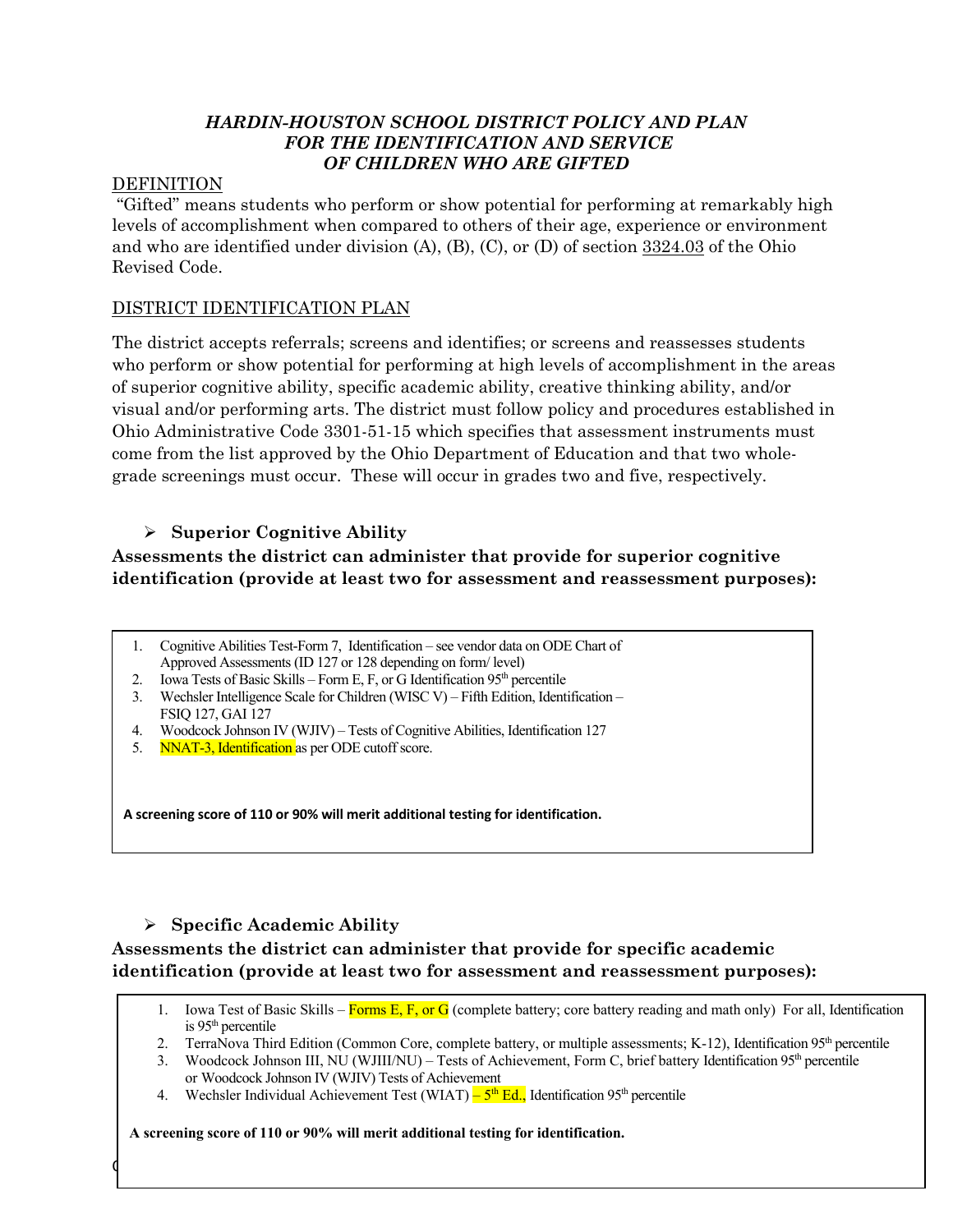## Ø **Creative Thinking Ability**

# **Assessments the district can administer that provide for creative thinking identification (provide at least two for assessment and reassessment purposes):**

Creative Thinking Checklist Component:

1. Scales for Rating the Behavioral Characteristics of Superior Students (SRBCSS), Part II Creativity, Identification  $\sim$  51 ~Students whose scores are in the identification range will have the opportunity to take the intelligence test component.

#### **Intelligence Test Component: 2-part mandate**

- 1. Cognitive Abilities Test, Form 7, VQN composite: K-1 identification ~ 111; K-2 identification ~ 112 or as per ODE chart specifics. (Note: VN composite accepted for students with mathematical learning disabilities. Refer to ODE chart for identification score.)
- 2. NNAT-3, Identification 112 or as per ODE chart updates.

## Ø **Visual and Performing Arts**

**Assessments the district administers that provide for visual and performing arts identification (provide at least two for each arts area for assessment and reassessment purposes):**

| <b>Checklist Component</b>                                                                         | Art                    | Dance                  | Music              | Drama                |
|----------------------------------------------------------------------------------------------------|------------------------|------------------------|--------------------|----------------------|
| <b>SRBCSS</b><br>Screening<br>Identification                                                       | 59-60<br>61            | N/A                    | $37 - 38$<br>39    | 54-56<br>57          |
| <b>Performance Component</b><br>Ohio Department of Education Rubric<br>Screening<br>Identification | $16 - 20$<br>$21 - 24$ | $20 - 25$<br>$26 - 30$ | $14 - 17$<br>18-21 | $16-19$<br>$20 - 24$ |
|                                                                                                    |                        |                        |                    |                      |

### IDENTIFICATION PROCESS

The district shall provide at least two opportunities each year for assessment in the case of children requesting assessment or recommended for assessment by teachers, parents or other children.

The district ensures ample and appropriate scheduling procedures for assessments and reassessment by using: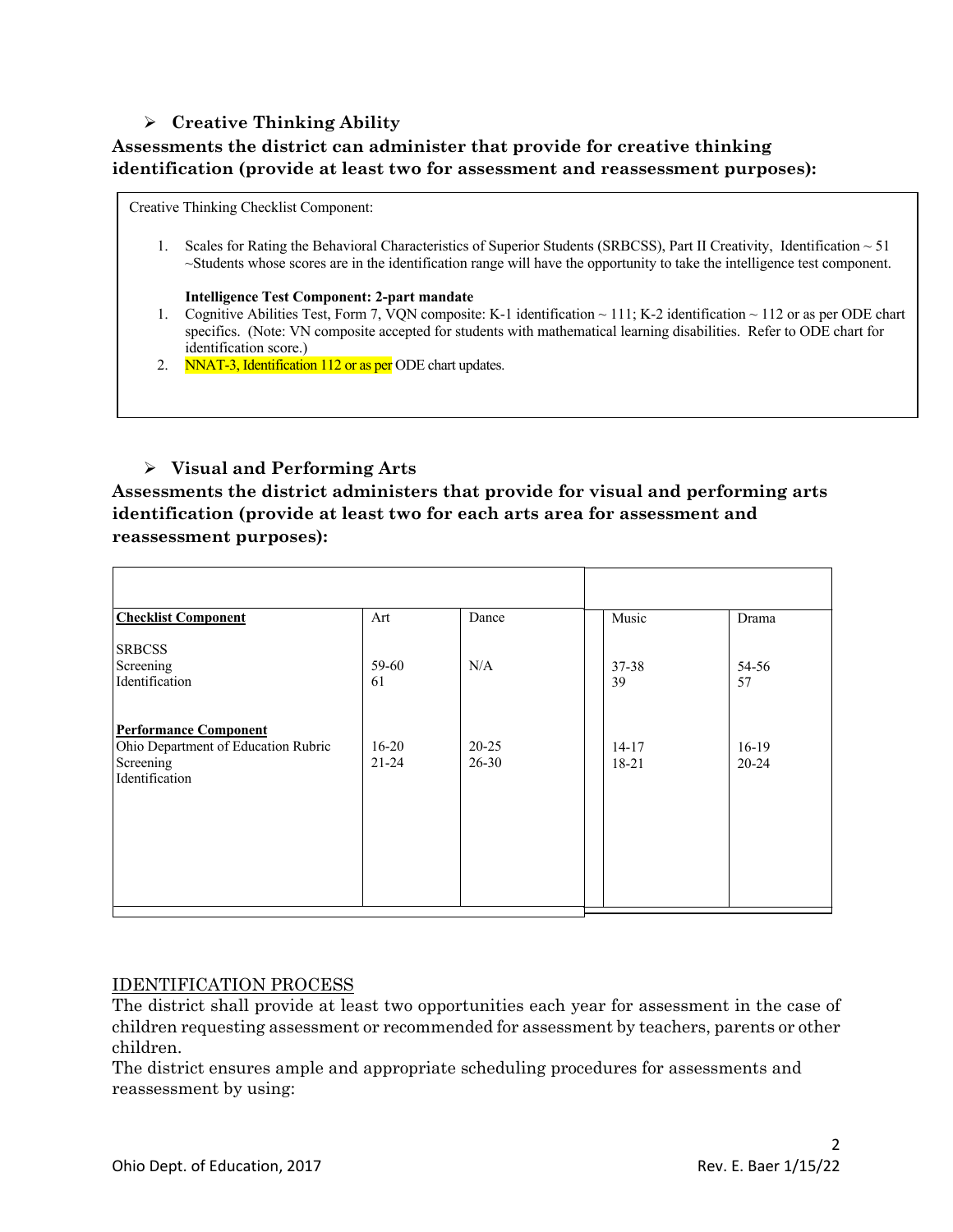| <b>Type of Assessment</b>       | <b>Content Area(s)</b> | Grade Level(s) |  |
|---------------------------------|------------------------|----------------|--|
| Whole-grade tests; CT checklist | All academic areas,    | 2, 5           |  |
|                                 | Superior Cognitive     |                |  |
|                                 | Ability, Creative      |                |  |
|                                 | Thinking               |                |  |
| Individually-administered tests | All academic areas,    | $K-12$         |  |
|                                 | Superior Cognitive     |                |  |
|                                 | Ability, Creative      |                |  |
|                                 | Thinking               |                |  |
| Audition, performance           | Visual, Drama,         | $K-12$         |  |
|                                 | Music, Dance           |                |  |
| Display of work                 | Visual, Drama,         | $K-12$         |  |
|                                 | Music, Dance           |                |  |
| Exhibition                      | Visual, Drama,         | $K-12$         |  |
|                                 | Music, Dance           |                |  |
| Checklists                      | Visual, Drama,         | $K-12$         |  |
|                                 | Music, Dance,          |                |  |
|                                 | Creativity             |                |  |

### Referral

Children may be referred in writing on an ongoing basis, based on the following:

- Child request (self-referral);
- Teacher recommendation;
- Parent/guardian request;
- Child referral of peer; and
- Other (e.g., psychologist, community members, principal, gifted coordinator, etc.)

Upon receipt of a referral, the district will, within 90 days,

- Follow the process as outlined in this brochure; and
- Notify parents of results of screening or assessment and identification within 30 days of receiving scores.

### **Screening**

The district ensures equal access to screening and further assessment of all district children, including culturally or linguistically diverse children, children from low socio-economic backgrounds, children with disabilities and children for whom English is a second language. **Identification**

When the screening assessment has been completed, if the data obtained originates from an approved identification instrument and the score meets cut-off scores specified in Department of Education guidance, the identification decision is made and student's educational needs are determined. Identification scores remain in effect for the remainder of the student's K-12 school experience.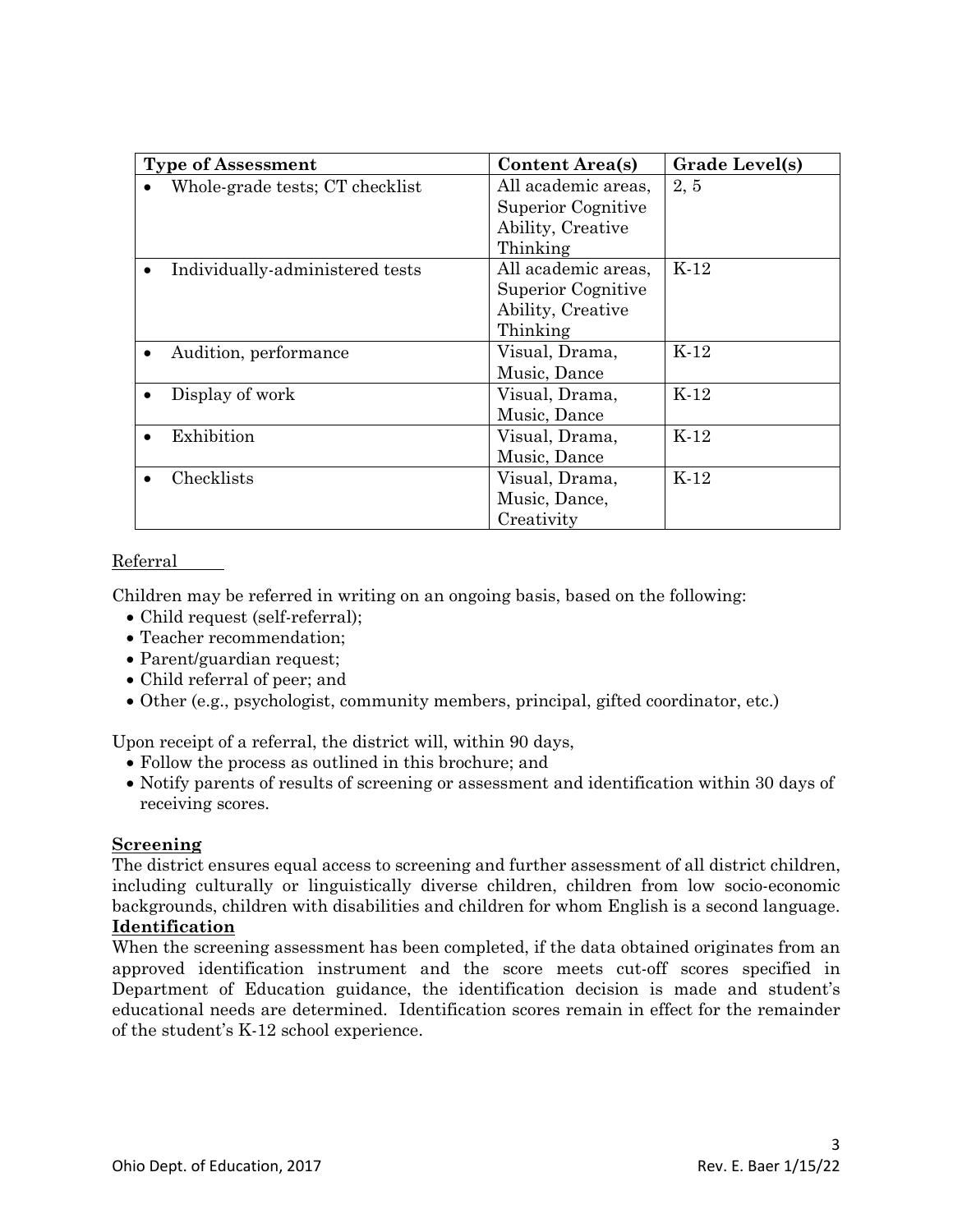### **Equity:**

By screening all students in the specified whole-grade screenings listed above and processing all referrals for testing regardless of race, gender, religion, national origin, ability level, or socio-economic status, our district ensures equity in testing. Additional steps for equity include, but are not limited to:

 $\sim$  offering, upon request, administration of an Ohio-approved alternate assessment to address perceived test bias (minority, socio-economic) or to accommodate ELL students

~ providing testing accommodations specified by a student's IEP

~ providing ELL services during testing for English Language Learners

#### Reassessment

When the screening assessment has been completed, if the data originates from an approved screening instrument or from an identification instrument on which the student is within a district-specified range below the identification score, re-assessment for possible identification occurs.

#### Out-of-District Scores

The district accepts scores completed within the preceding 24 months on assessment instruments approved for use by the Ohio Department of Education provided by other schools and/or trained personnel outside the school district.

#### Transfer

The district ensures that any child transferring into the district will be assessed within 90 days of the transfer at the request of the parent. Parents shall contact the building principal.

#### Appeal Procedure

A parental appeal reconsiders any part of the identification process, including:

- Screening procedure or assessment instrument (which results in identification);
- The scheduling of children for assessment;
- The placement of a student in any program; and
- Receipt of services.

Parents should submit a letter to the superintendent or designee outlining the nature of the concern. The Superintendent or designee will then convene a meeting with the parent/guardian, which may include other school personnel. The Superintendent or designee will issue a written final decision within 30 days of the appeal. This written notice should include the reason for the decision(s).

#### DISTRICT SERVICE PLAN

The district ensures equal opportunity for all district students identified as gifted to receive any services offered by the district for which the student meets the criteria. (**Include all formal services provided by the district.)**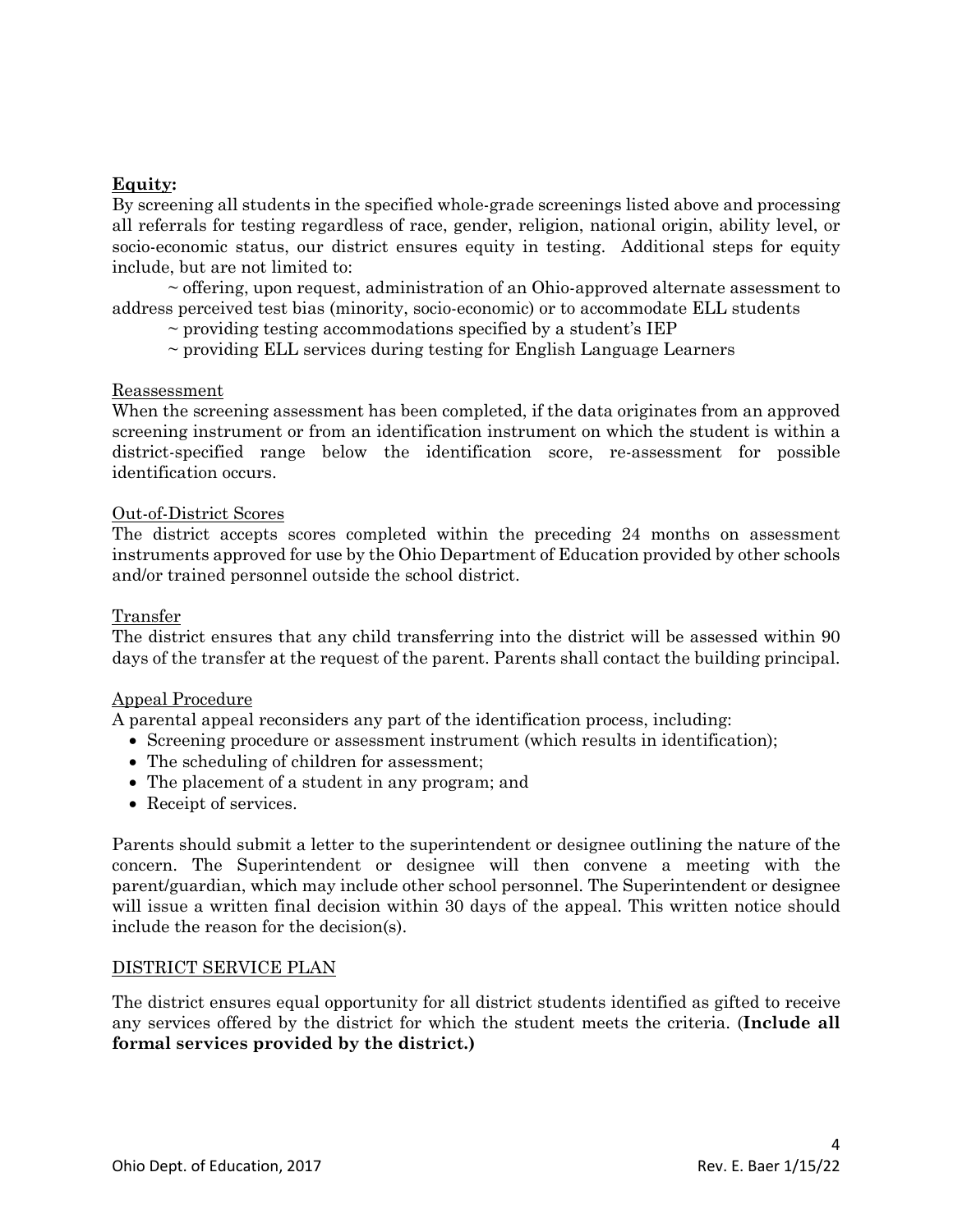| District Name                    | <b>Service Setting</b>                                 | Grade              | Criteria<br>for                                                                                                                                                                 | <b>Service Provider</b>                                                                                                                                                                                                            |
|----------------------------------|--------------------------------------------------------|--------------------|---------------------------------------------------------------------------------------------------------------------------------------------------------------------------------|------------------------------------------------------------------------------------------------------------------------------------------------------------------------------------------------------------------------------------|
| for Service                      |                                                        | Level              | <b>Service</b>                                                                                                                                                                  |                                                                                                                                                                                                                                    |
| <b>Gifted Services</b>           | Regular<br>Classroom<br><b>Cluster Group</b>           | $K-12$             | Gifted<br>Identification in<br>Reading/LA, Math,<br>science, social<br>studies, and/or<br>Superior Cognitive                                                                    | General Education<br>Teacher with with<br>60 hours<br>professional<br>development over<br>four years, then<br>"ongoing PD"; GIS<br>also assists with<br>grades $3, 4, 5$ and<br>6 and as consult<br>with all other<br>grade levels |
| Gifted Services/<br>Acceleration | Regular<br>Classroom with<br><b>Acceleration</b>       | Available K-<br>12 | See District<br><b>Acceleration Policy</b>                                                                                                                                      | General Education<br>Teacher with<br>ongoing gifted<br>support                                                                                                                                                                     |
| <b>Gifted Services</b>           | Regular<br>Classroom<br><b>College Credit</b><br>Plus  | Available 7-<br>12 | Gifted<br>Identification in<br>Reading/LA, Math<br>and/or Superior<br>Cognitive as<br>appropriate; also<br>teacher<br>recommendation<br>and acceptance to<br>university/college | <b>General Education</b><br>Teacher with<br>gifted and<br>college/university<br>support                                                                                                                                            |
| <b>Gifted Services</b>           | Co-teaching<br><b>Cluster Group</b><br>and/or pull-out | 2,3,4,5,6          | Gifted<br>Identification in<br>Reading/LA, Math,<br>Science, Social<br>Studies, and/or<br>Superior Cognitive                                                                    | <b>General Education</b><br>Teacher with 60<br>hours professional<br>development over<br>four years, then<br>"ongoing PD"; GIS<br>assists with grades<br>3, 4, 5 and 6 and<br>as consult with all<br>other grade levels            |

# Written Education Plans

When students identified as gifted are reported to parents and the Ohio Department of Education as served, they must have a Written Education Plan in compliance with the *Operating Standards for Identifying and Serving Gifted Students*, Ohio Administrative Code 3301-51-15 (E). *When students identified as gifted are not served, parents receive a "no services" letter explaining the nature of informal services offered and the enrichment opportunities available.*